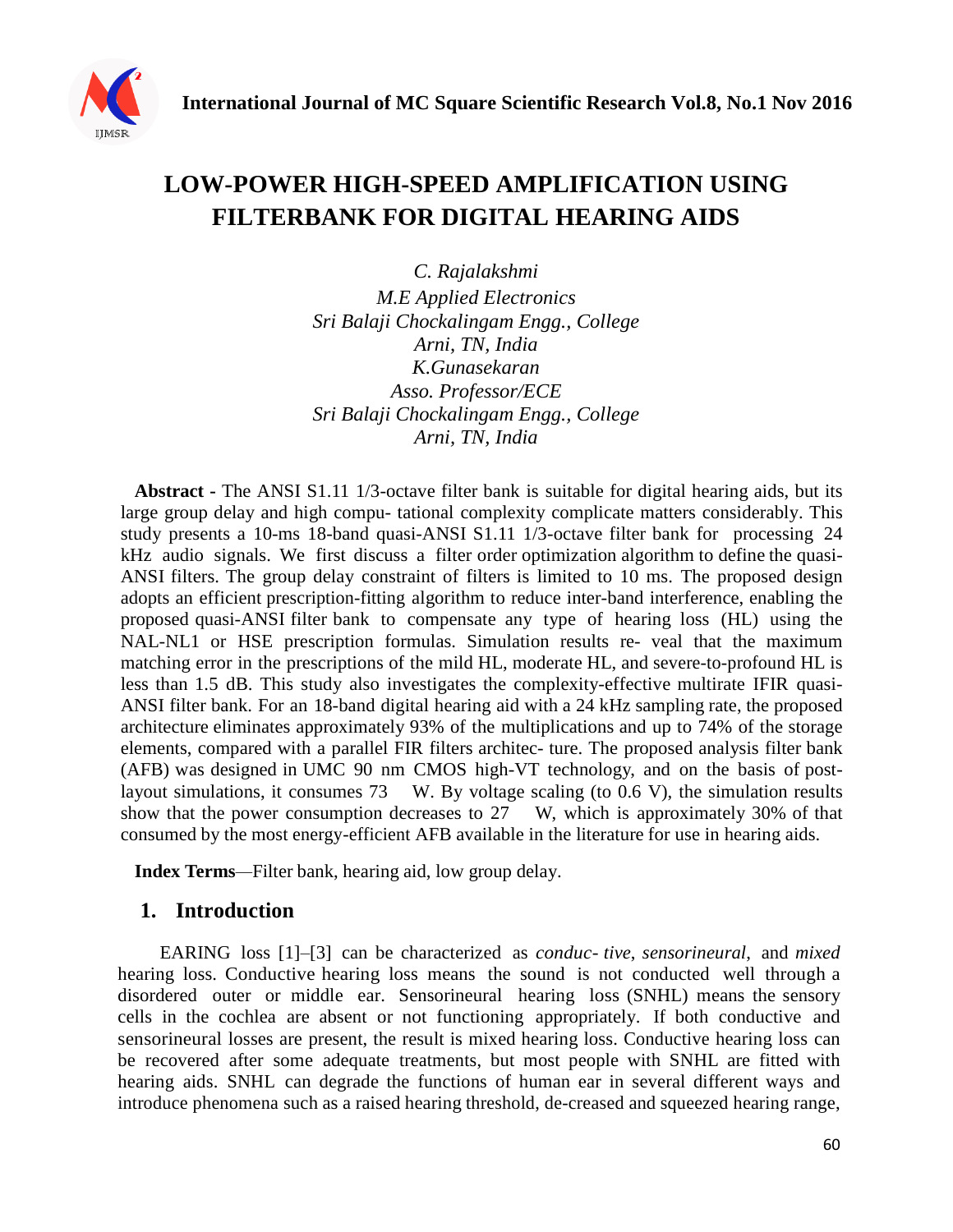

reduced temporal and spec- tral resolution, and the loss of noise tolerance [1]. These factors make hearing aids more complex than simply amplifying sound

Audiologists usually identify and diagnose hearing loss with the pure tone audiogram (PTA) test, which uses sinusoidal sig- nals over octave frequencies from 250 Hz to 8 kHz to measure the minimum levels of sound (i.e., hearing thresholds). The re- sults of PTA test are generally recorded on an audiogram. Fig. 1 demonstrates a typical example of moderate-tosevere hearing loss. Fitting hearing aids usually requires a prescription formula. The widely used NAL-NL1 [4], or the HSE for Chinese [5], gen- erates the ideal electro-acoustic response (i.e., the gain-curve) of a hearing aid. The gain-curve specifies the insertion gain, or the amplification, at each standard 1/3-octave frequency from 150 Hz to 8 kHz. The goal of the NAL-NL1 is to maximize the speech intelligibility while maintaining the loudness of the am- plified sound equal to, or less than, that perceived by people with normal hearing. The NAL-NL1 produces different gain-curves for different input sound pressure levels (SPLs) (e.g., 40, 50, 60, 65, 70, 80, and 90 dB). The right side of Fig. 1 illustrates the ex- ample prescription of a 40 dB SPL input level.

Advanced hearing aids are currently battery-powered digital devices consisting of a microphone, digital signal processing (DSP) circuit, and receiver (i.e., the loudspeaker) [1]– [3]. The microphone and the receiver perform the transformation be- tween acoustic and electrical signals. The DSP circuit performs sophisticated functions including the auditory compensation algorithm to overcome the hearing loss, and noise reduction and feedback cancellation to improve speech quality and intelligibility. The DSP circuit also uses adaptive directional microphones and spectral shaping for speech enhancement. According to Kates [3], a DSP block, performing entire set of DSP functions, typically consumes up to 61% of the overall power budget of a digital hearing aid. One common approach to realize the auditory compensation algorithm, which makes the sound audible for hearing-aid wearer, is to employ an analysis filter bank (AFB) followed by sub-band amplifica- tion and multichannel wide dynamic-range control (WDRC) and an synthesis filter bank (SFB) [1]–[3], [6], [14]. A low power Mandarin-specific hearing aid test chip was recently implemented in UMC 90 nm CMOS technology with High-VT standard cells [6]. The test chip contains an 18-band filter bank and 3-channel WDRC auditory compensator and a multi-band noise reduction with entropy enhanced voice activity detection (VAD). The power consumed by AFB is approximately 27% of the total power in [6].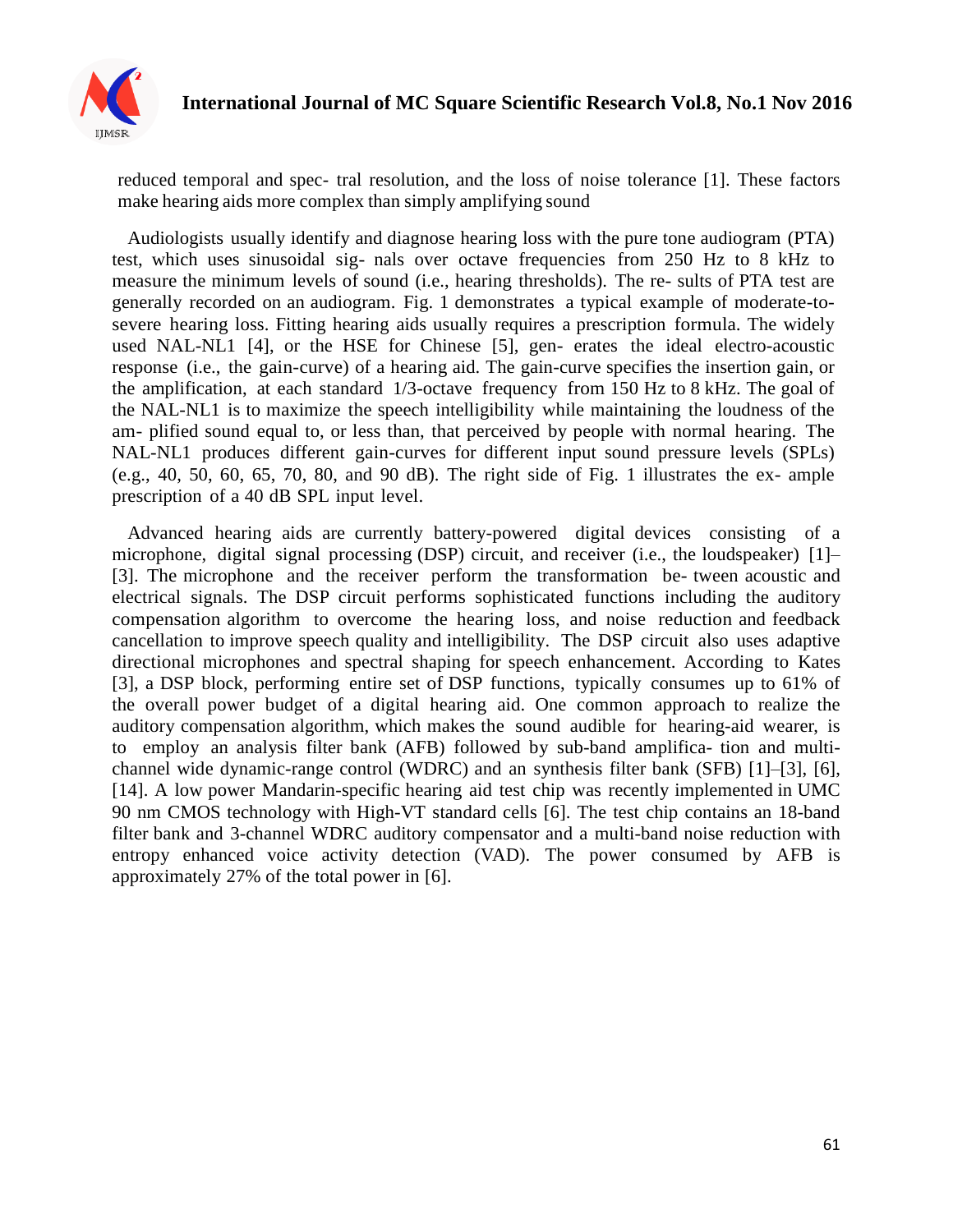



Fig. 1. Audiogram versus prescription formula plot for 40 dB SPL input level.

band [9]–[11], critical-band [12], symmetric-band [13], and 1/3- octave-band [14] filter banks. A 7-band octave filter bank was designed in [9] and [10] using the interpolated FIR (IFIR) filter technique. Lian and Wei [11] proposed an 8-band octave filter bank with the IFIR and frequency-response masking (FRM) techniques to reduce the computational complexity. Chong *et al.* designed a critical-band filter bank to match well human percep- tion [12]. However, the irregular property of the critical bands makes their implementation difficult. In addition to [11], Wei and Lian proposed a 16-band symmetric filter bank [13] that guarantees high frequency resolution at both high and low fre- quency regions but rather low resolution near to . Kuo *et al.* recently proposed an efficient 18-band ANSI S1.11 1/3 octave filter bank [14]. This  $1/\frac{3}{2}$ -octave filter bank is suitable for both NAL-NL1 and HSE prescription formulas for hearing aids.

To design a filter bank for hearing aids, the frequency re- sponse should match the prescription as closely as possible. Suppose that the prescriptions by NAL-NL1 or HSE in Fig. 1 are the target specification, and we evaluate the matching ca- pability of different types of filter bank (Fig. 3). Further as- sume that filter banks in Fig. 3 possess 18 bands and the pre- scription-fitting algorithm, described in Section II, is applied to minimize the matching error. The uniform filter bank has equal-space sub-band bandwidth, which results in a fixed fre- quency resolution. The lowest resolution in the low frequency region contributes the maximum matching error, which is ap- proximately 8.4 dB. The symmetric filter bank, on the other hand, has a rather low frequency resolution near . The max- imum matching error, appearing in the middle frequency region, equals 6.2 dB. With matching to human hearing characteristics, the critical-like filter bank reduces the maximum matching error to 3 dB. Finally, the 18-band ANSI S1.11 1/3-octave filter bank achieves zero matching error because the frequency sampling points of NAL-NL1 or HSE are the same as the central frequen- cies of ANSI filter bank [15].

Filters usually cause delays in the datapath of the hearing aid. Although the 1/3-octave filter bank has the best matching capability, it suffers from 78 ms delay for processing 24 kHz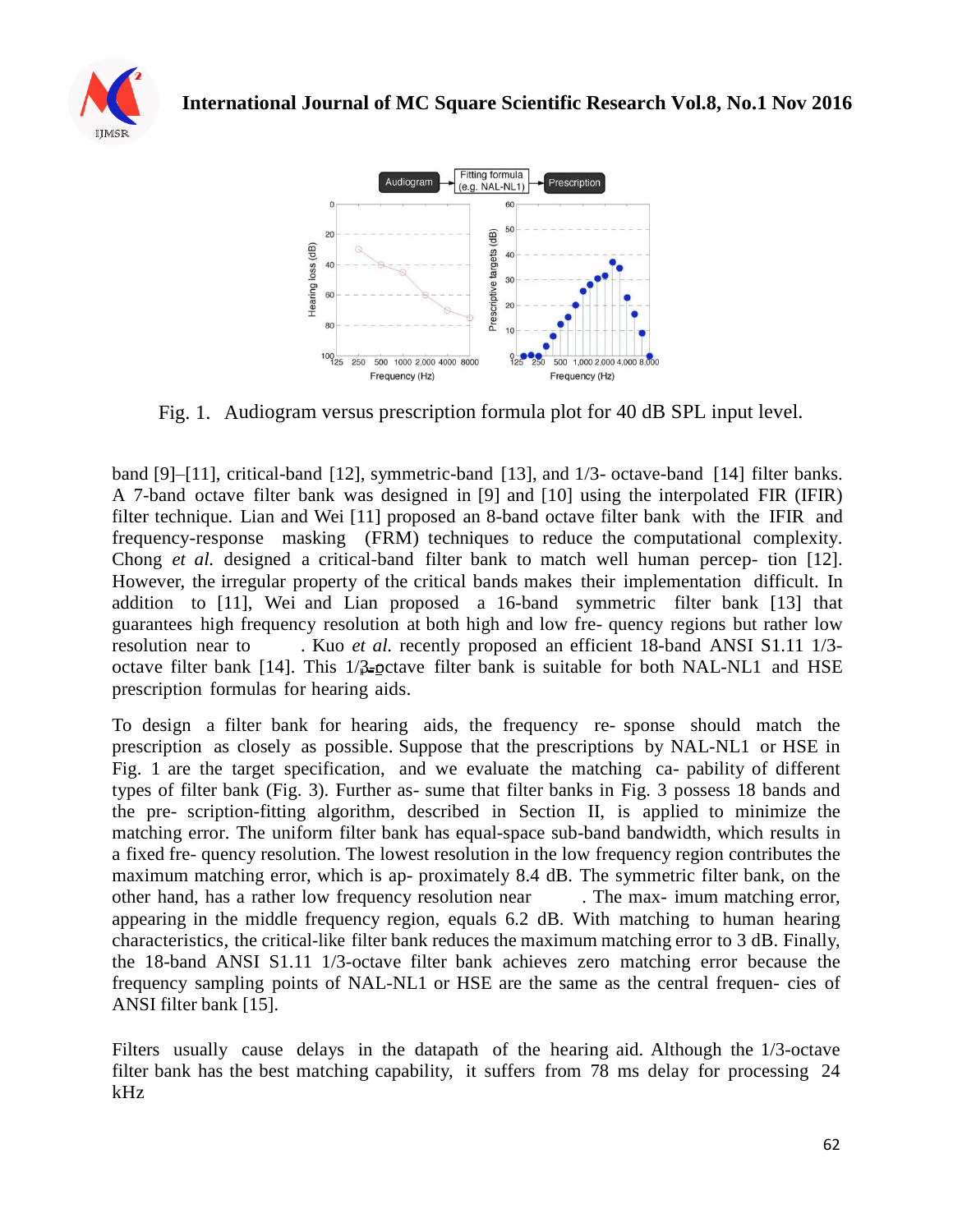



Fig. 2. Different types of filter bank.

audio [14]. The delay of the 1/3-octave filter bank is still up to 27 ms if parallel minimumphase infinite-impulse response (IIR) filters are applied [14]. This is because the sharp transition bandwidth of the ANSI filter is defined in a low frequency region [15]. Except for ANSI filter bank, the other filter banks in Fig. 3 have delays of approximately 10 ms. The matching ca- pability of different filter banks obeys the acoustic uncertainty principle, which states that the time-bandwidth product is con- stant. That is, if spectral resolution increases, temporal resolu- tion decreases, and vice versa.

Hearing aids transmit signals into the ear canals through two different paths. One is the directly received sound and the other is the sound processed by the hearing aid.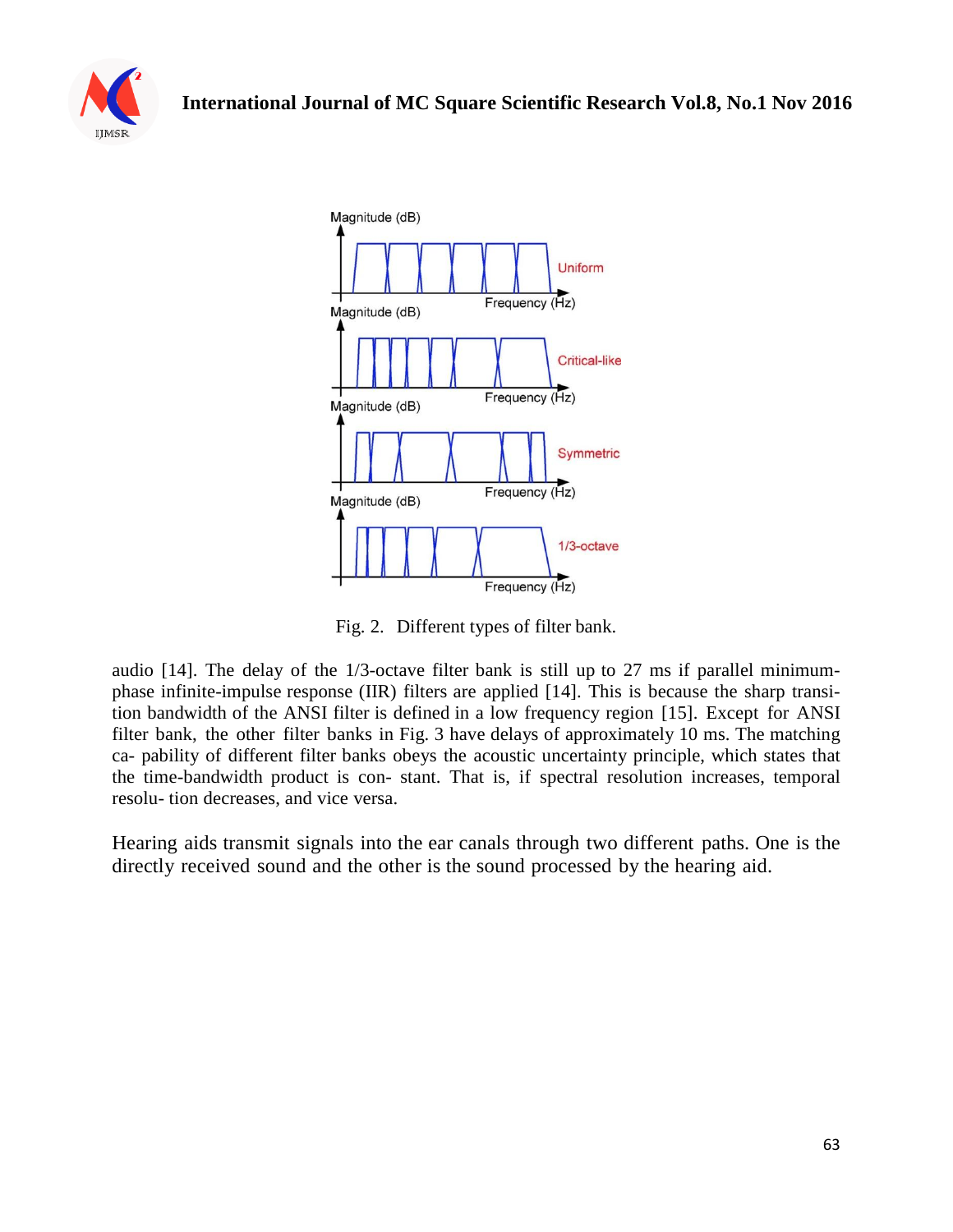



Fig. 3. Matching capability comparisons for different types of filter bank

Previous studies have investigated the acceptable delay introduced by the hearing aid. The general requirement of less than 12 ms [2] prevents the loss of visual cues (un-synchronized) with respect to hearing. Stone and Moore [16], [17] indicated that a delay of 20–30 ms can be judged as objectionable for mild-to-moderate hearing loss. The popularity of open-canal (OC) fitting hearing aids, which leave the ear canal much more open than traditional close-fitting ear- molds, makes hearing aid delays even more concerning. In the OC fitting hearing aid, more sounds would travel directly into the ear canal. A delay of approximately 10 ms might create the comb filter effect [18], [19] (which will not be the case at most of frequencies) if the direct path signal amplitude is comparable to the one produced by the hearing aid.

Using the high performance ANSI 1/3-octave filter bank, a relaxed-version with a low group  $\mu$ delay filter bank, called the quasi-ANSI filter bank, for the digital hearing aid is designed and implemented. This study proposes a filter order optimiza- tion algorithm for developing the FIR filters. The delay con- straint of each filter is limited to 10 ms. To reduce the match error, this study also considers an efficient prescription fitting algorithm. Simulation results show that the maximum matching error to various prescriptions of different types of hearing loss is less than 1.5 dB. Moreover, a low complexity multirate IFIR filter bank architecture is proposed. Compared with an 18-band parallel FIR filters, this design saves approximately 93% of the multiplications and 74% of the storage elements. The proposed analysis filter bank has also been implemented in UMC 90 nm CMOS technology with a high-VT standard cell library. By pro- cessing 24 kHz audio, the chip consumes only 73 W. Applying voltage scaling enables further energy savings. If the supply voltage decreases to 0.6 V, the simulation result reveals that the power consumption of the proposed analysis filter bank equals 27 W, which is about 30% of that consumed by the most en-ergy-efficient AFB [14] available in the literature design for the hearing aid.

The rest of this paper is organized as follows. Section II presents a low delay quasi-ANSI S1.11 1/3-octave filter bank using a filter order optimization algorithm and an efficient prescription-fitting algorithm to minimize the matching error.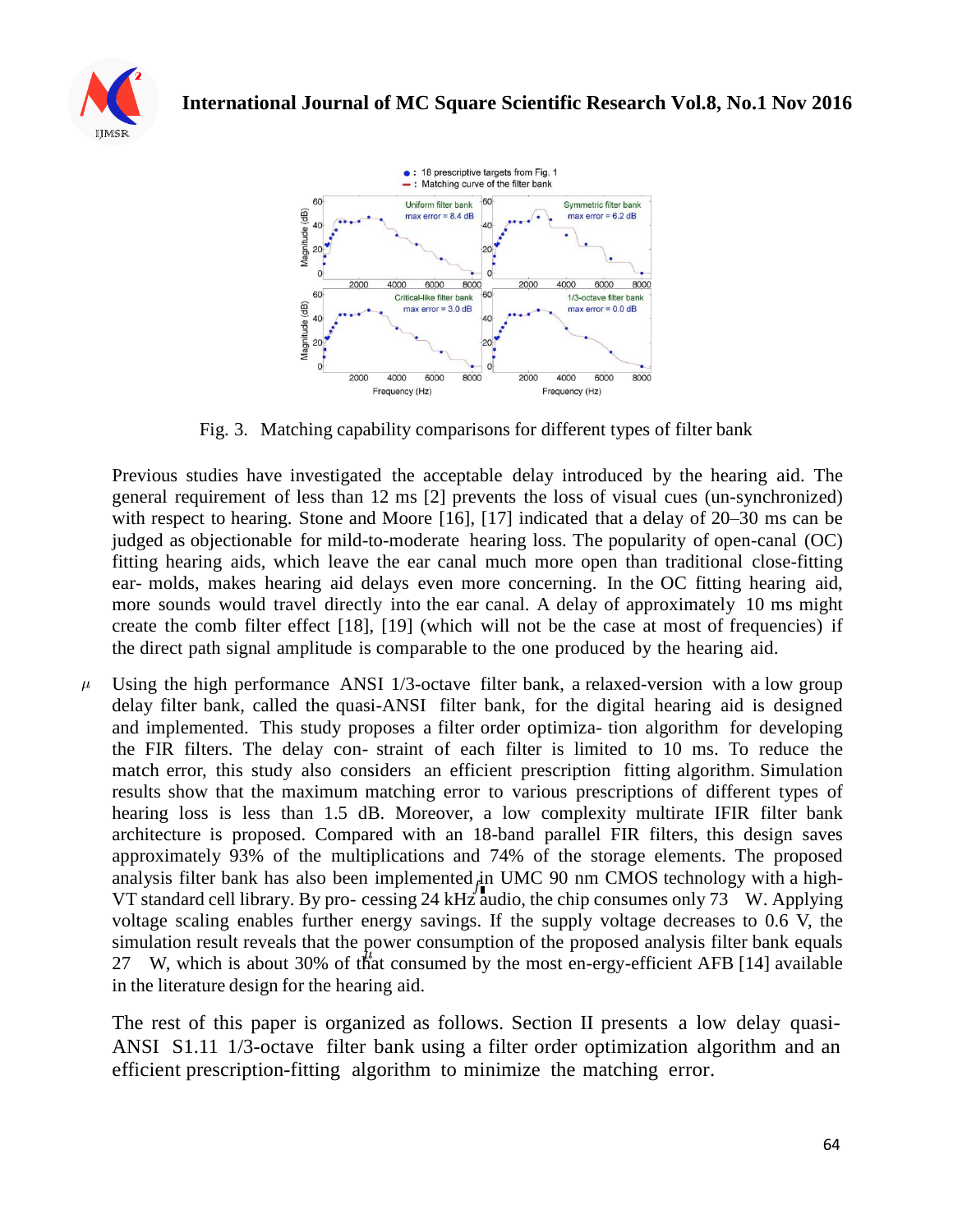

# **International Journal of MC Square Scientific Research Vol.8, No.1 Nov 2016**

Several simulation results in this section verify the effec-tiveness of the proposed filter bank. Section III develops the low-complexity VLSI architecture of the proposed filter bank by exploiting the IFIR and multirate signal processing tech- niques. Section IV demonstrates the implementation result of the proposed filter bank. Finally, Section V presents some concluding remarks.

## **2. Low Delay Filterbank Design**

This section presents octave FIR filter bank as ζ.

**A. Quasi-ANSI S1.11 1/3-Octave Filter Bank** The ANSI S1.11 standard [15] defines 3-class, 43 1/3-oc- tave bands covering the frequency range of 0–20 kHz. Each 1/3-octave band is specified by its midband frequency (or cen- tral frequency) and bandwidth.



Fig. 4. (a) ANSI S1.11 class-2 filter specification [15] and, (b) parameters of the designed filter.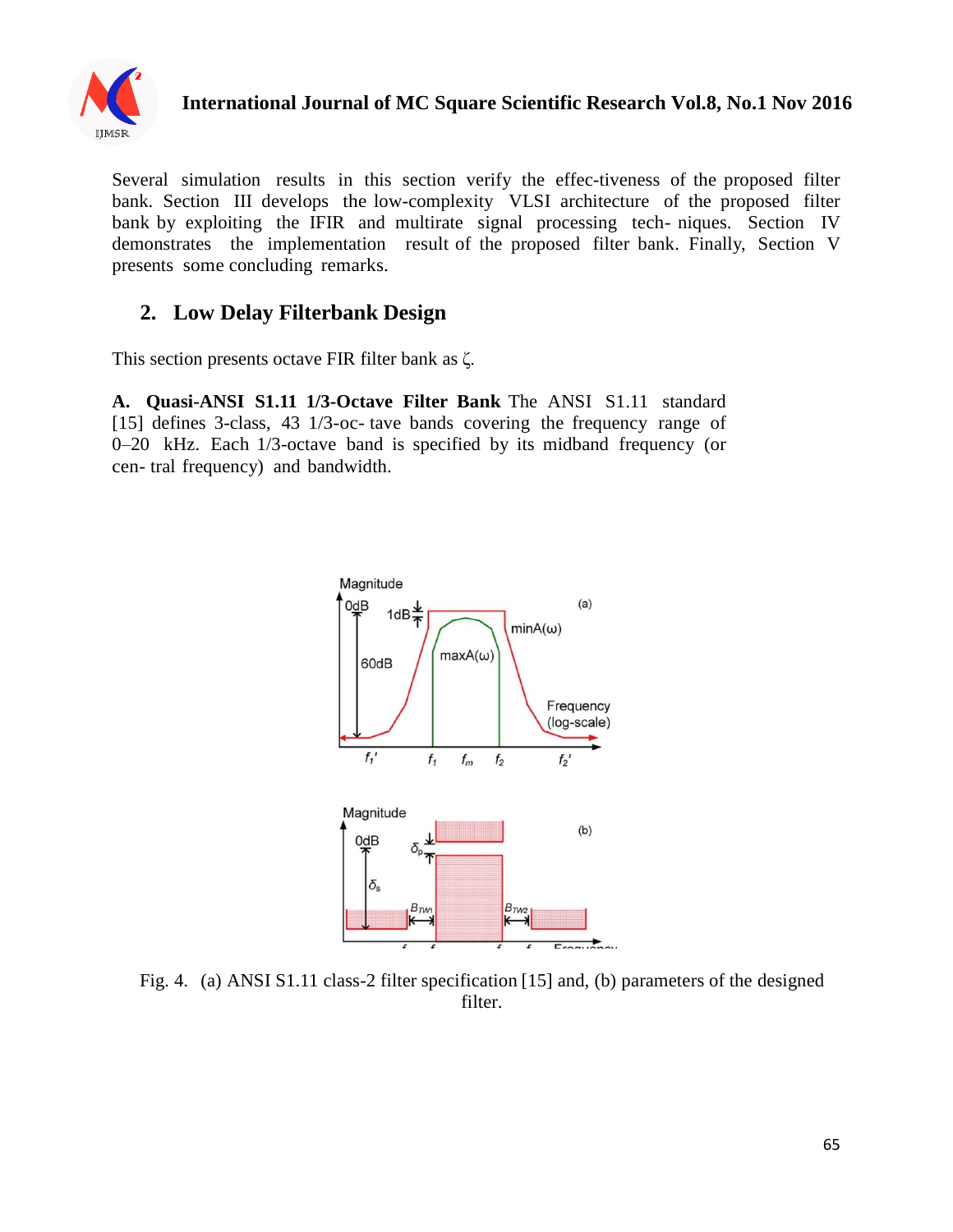



Fig. 5. Quasi-ANSI S1.11 1/3-octave filter coefficient optimization algorithm.

Based on the good matching performance, this study de- signs a relaxed-version of standard ANSI filters of constraint tap-length for digital hearing aids. Fig. 5 outlines the proposed filter coefficient optimization algorithm, which contains two iter- ative design procedures: one meets the 10 ms group delay constraint, and the other limits the relaxation in the matching error. Note that an advanced noise reduction algorithm, such as the Siemens SoundSmoothing noise reduction algorithm [20], contributes a nearly 1 ms group delay [19]. Therefore, the constraint of 10 ms group delay of the filter bank is sufficient to meet the general requirement of the hearing aid without loss of visual cues with respect to hearing [2]. Moreover, to design a filter bank for the hearing aid, the frequency response should match the prescription as closely as possible. A 3 dB error performance is also a necessary constraint to achieve the preferable compensation for each hearing loss pattern.

Note that expanding the transition bandwidth reduces the group delay of the designed filter by (4) and (5).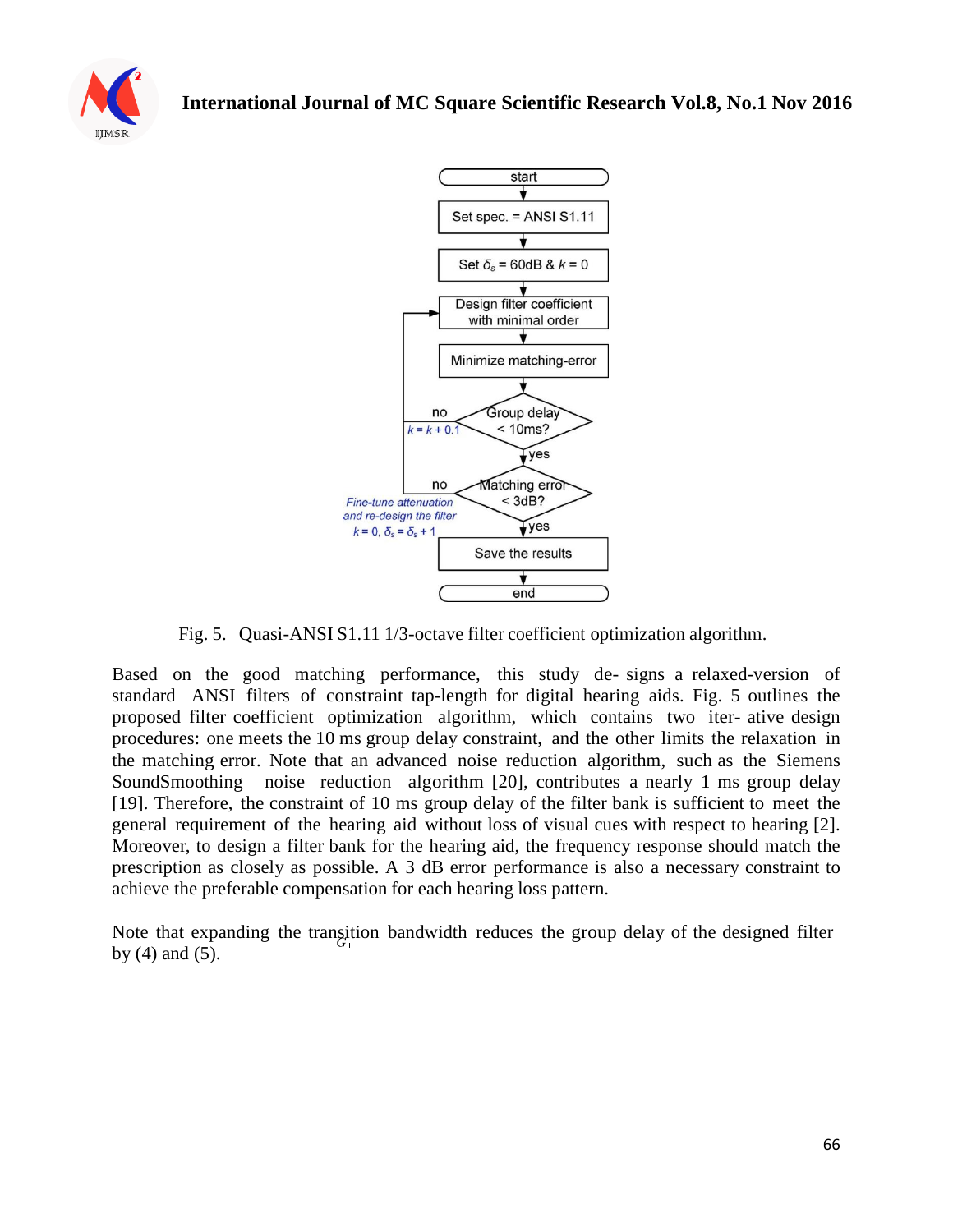

## TABLE I

| Factor $k$ | Group delay<br>(ms) | Matching error<br>(dB) |
|------------|---------------------|------------------------|
| 0.4        | 17.0                | 0.8                    |
| 0.6        | 13.4                | 1.4                    |
| 0.8        | 10.0                | 1.5                    |
| 0.9        | 9.9                 | 1.5                    |
| 1.0        | 9.8                 | 1.5                    |
| 1.1        | 9.6                 | 1.8                    |
| 1.2        | 9.4                 | 1.9                    |
| 1.4        | 9.4                 | 2.0                    |

## Exploration Results of filter

The *Minimize matching-error* algorithm reduces the matching error caused by inter-band interferences.

To evaluate the effectiveness of the proposed filter bank, this study uses audiograms from the Independent Hearing Aid Infor- mation, a public service of Hearing Alliance of America [21]. These audiograms include mild hearing loss, moderate hearing loss, and severe-to-profound hearing loss. These audiograms also appear in [11], but they considered fitting the audiograms only, and not their prescriptions.

 $\overline{\text{min}_{1}}$   $E_{\text{min}}$  and  $E_{\text{max}}$  and  $\overline{\text{max}}$  and  $\overline{\text{max}}$  and  $\overline{\text{max}}$  and  $\overline{\text{max}}$  and  $\overline{\text{max}}$  and  $\overline{\text{max}}$  and  $\overline{\text{max}}$  and  $\overline{\text{max}}$  and  $\overline{\text{max}}$  and  $\overline{\text{max}}$  and  $\overline{\text{max}}$  and  $\overline{\text{max}}$  and mild high frequency hearing loss.



Fig. 6. Magnitude response comparison between (a) standard ANSI filters and (b) quasi-ANSI S1.11 1/3-octave filters.

People with this type of hearing loss lose overall loudness be- cause most vowels cannot be heard. Very close distance con- versations should be necessary. The maximum matching error of the proposed filter bank is approximately 0.1 dB. The audio- gram in Fig. 7(b), like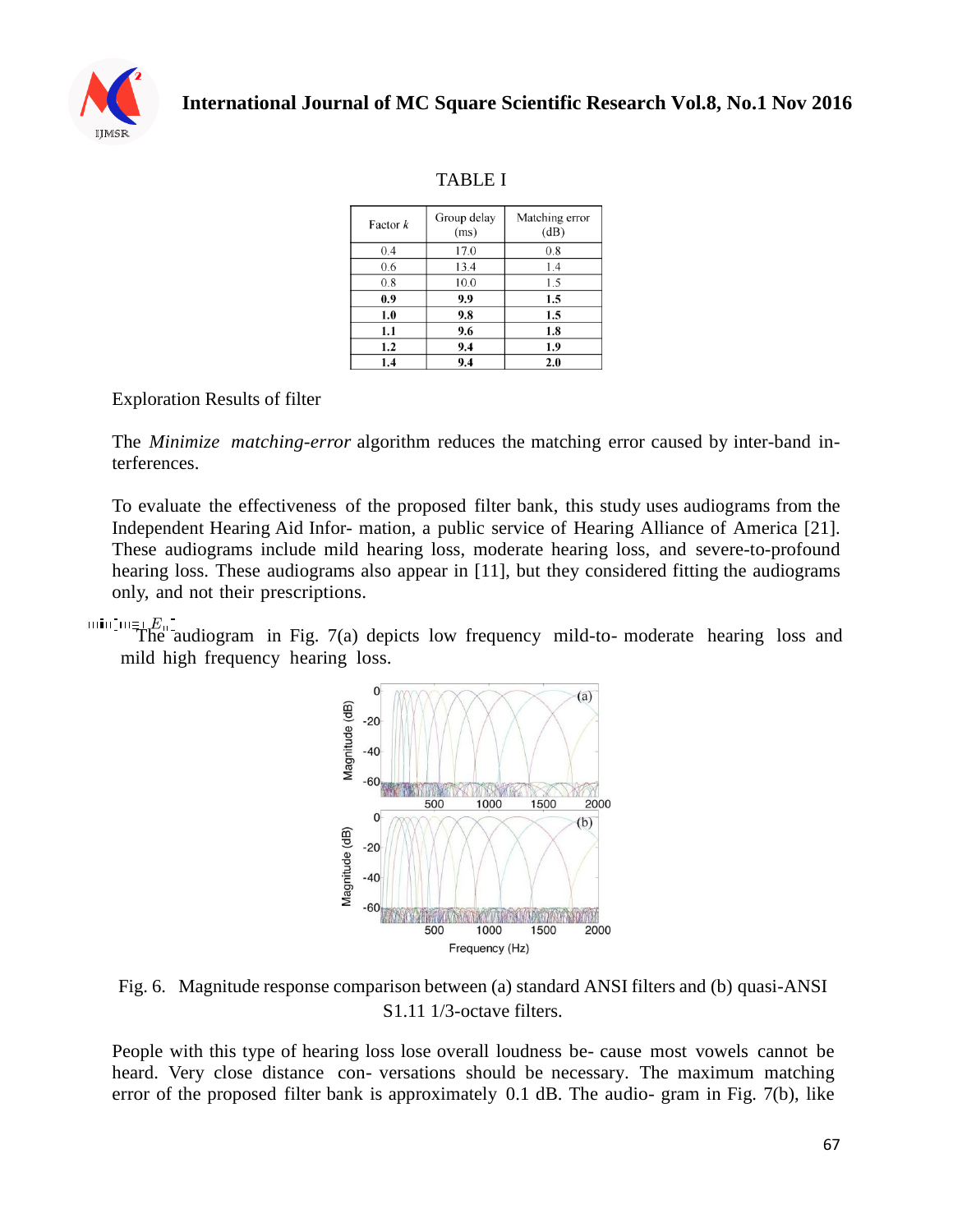

## **International Journal of MC Square Scientific Research Vol.8, No.1 Nov 2016**

that in Fig. 1, reveals moderate-to-severe hearing loss at middle to high frequency region, which is the common type of hearing loss caused by aging. The sensitivity at low frequencies is good enough to get some vowel information, helping the person realize that someone is talking.

However, without consonants, they cannot easily distinguish between one word and another. The maximum matching error of the pro- posed filter bank is approximately 0.4 dB, which is slightly worse than 0 dB, the standard ANSI filter bank, but much better than the others in Fig. 3. The audiogram in Fig. 7(c) reveals severe-to-profound hearing loss at middle to high frequency re- gion, which occurs commonly in older workers exposed to noisy environments for prolonged periods. The maximum matching error of the proposed filter bank is approximately 0.6 dB. Fi- nally, the audiogram in Fig. 7(d) shows severe flat hearing loss at all frequencies, where the hearing thresholds are more than 70 dB. Although this is a difficult case to compensate for, the maximum matching error is less than 1.5 dB, thus validating the effectiveness of the proposed filter bank.

#### **3. Multirate Ifir Quasi-Ansi Filter Bank**

This section presents the efficient VLSI architecture of the proposed filter bank by exploiting the IFIR and multirate signal processing techniques.



Fig. 7. Matching results for different types of hearing loss: (a) mild to moderate hearing loss in low frequencies, (b) hearing loss due to aging, (c) noise induced deafness, (d) severe to profound flat hearing loss.



Fig. 8. (a) Illustrations of multirate IFIR implementation, and (b) noble iden- tity.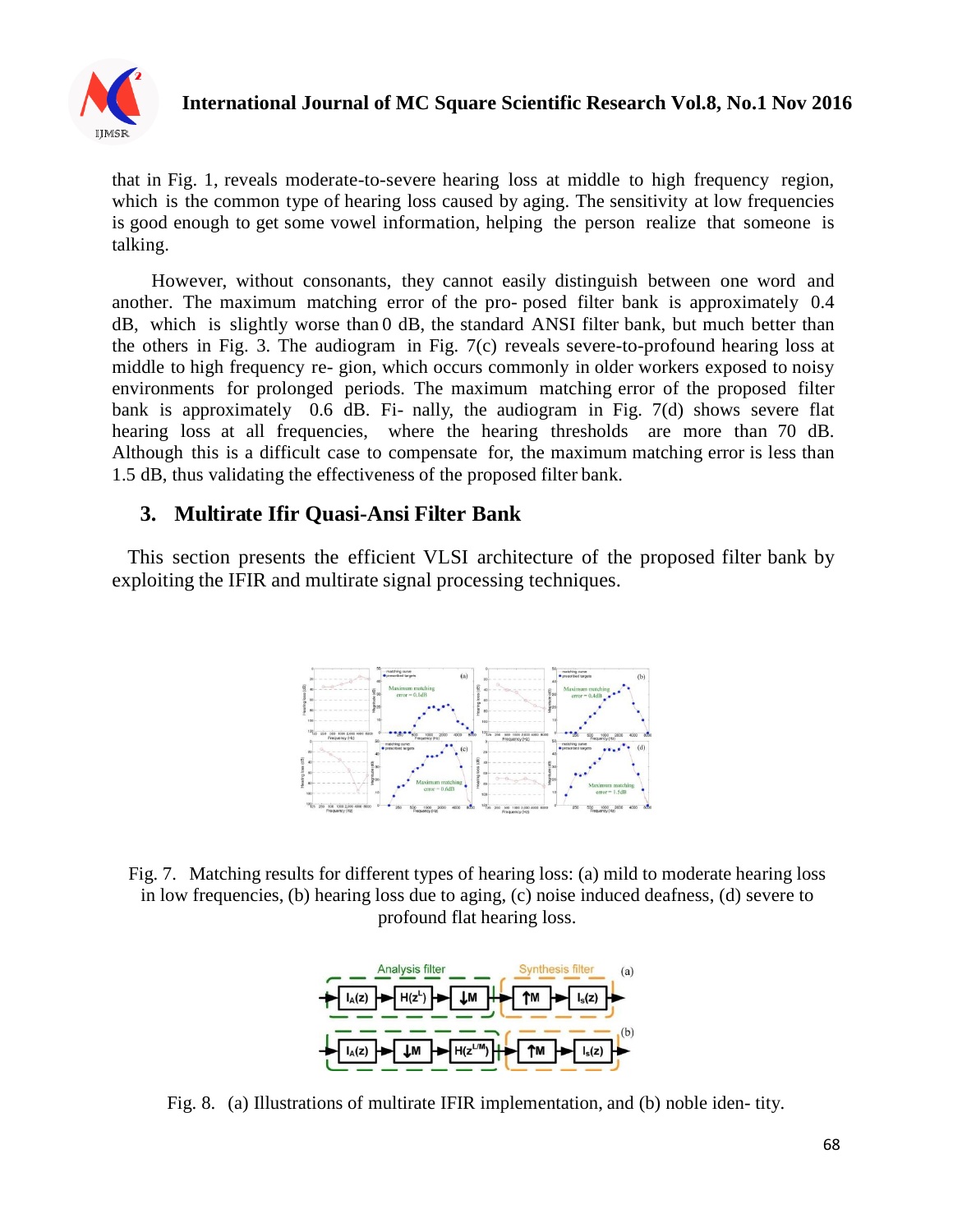

Although normal human ears are not sensitive to phase-delay, designing filter bank with exact linear phase [11], [12], [14], of- fers some advantages regarding the development of advanced binaural hearing aids, which not only target at compensating hearing losses, but also music signals and sound localization for binaural hearing aids.



Fig. 10. Proposed 18-band multirate IFIR quasi-ANSI filter bank.



Fig. 11. Computation scheduling for the proposed filter bank.

# **4. Low-Power VLSI Implementation**

One important issue in early stage of the system design is to decide the appropriate design parameters among possible de- sign alternatives or design spaces. The design spaces usually involve multiple metrics of interest, such as timing, resource usage, power, and cost. In general, less functional units require higher clock rate and temporary storages or complicated con- trol logic. Consider the silicon implementation in [14] as an ex- ample. By applying a single multiply-and-accumulate (MAC) unit, standard ANSI analysis filter bank was implemented in TSMC 130 nm CMOS technology and the chip operated at 6.13 MHz for real-time processing of 24 kHz data.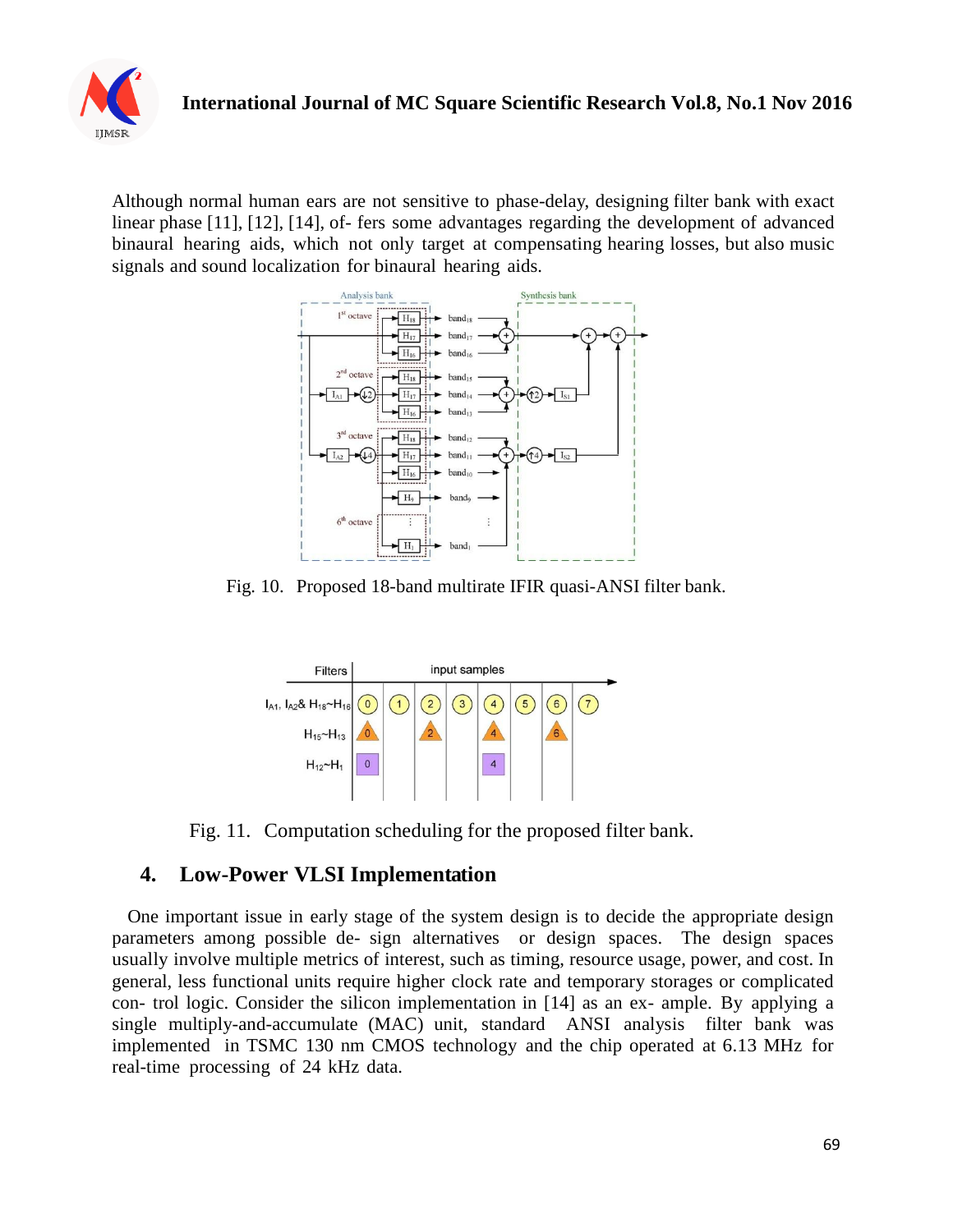

It may be too high for hearing aid applications. And, the MAC unit occupies only approximately 25% of the chip area and consumes approximately 30% of the total power [14]. That is, the control logic and the storages are dominant, which may not be a good architecture for low-power VLSI

#### **A. Multi-MAC Architecture**

Instead of single MAC unit, consider a set of 25 parallel mul- tipliers, which can perform up to 49-tap linear-phase FIR fil- tering calculation in one cycle. With 25 multipliers, the first delay line requires 5 cycles to complete filtering calculations for every sample, the second delay line requires 3 cycles for every two samples, and the third delay line requires 21 cycles for every four samples. If data are well scheduled, there will be no stall cycle and the hardware can operate at 288 kHz for real-time processing  $D \leq 24$  HHz audio. Otherwise, a higher clock rate will be necessary.

**1) Filter-Oriented RPA Algorithm:** For simplicity, assume that within a clock cycle there would be one, and only one, sub-filter with the right to access the set of 25 multipliers. The efficient data scheduling algorithm can be derived by modifying the RPA in Fig. 11, called the filter-oriented RPA algorithm. Therefore, at most 12 cycles per sample are required to accomplish the filtering operations. Note that the unused multipliers in each cycle can be clock-gated for saving power.

The second row of Table VI shows the implementation result of the proposed quasi-ANSI AFB, using filter-oriented RPA, in UMC 90 nm CMOS high-VT technology. Three 250 ms input sequences were used for power estimation: a female voice, male voice, and random signal. Synopsys PrimeTime suite and Nanosim were respectively applied to gate-level and circuit-level simulations to evaluate the power performance. The clock rate of the proposed quasi-ANSI AFB was 288 kHz and the power consumption was 91µw.

**2) DelayLine-Oriented RPA Algorithm:**The filter-oriented RPA is comprehensible; however, the data fed into the set of 25 multipliers would switch over delay lines frequently. This might consume extra dynamic power. To address this issue, par- tition the set of 25 multipliers into three independent subsets, dedicated to three delay-lines (i.e., 9 multipliers for the first delay-line, 3 multipliers for the second, and 13 multipliers for the third).

The third row of Table VI outlines the implementation result of the proposed AFB by applying delayline-oriented RPA. The clock rate was 288 kHz and the power consumption was 84µw. Note that switching over delay lines infrequently reduces the dynamic power to  $31\mu$  w, comparing 41µ w with the filter- oriented RPA.

#### *B. Adder-Based FIR Architecture*

Although the control logic is simple, the results in Section IV.A conclude that the allocation of 25 multipliers seems to be an overdesign. One efficient method to reduce the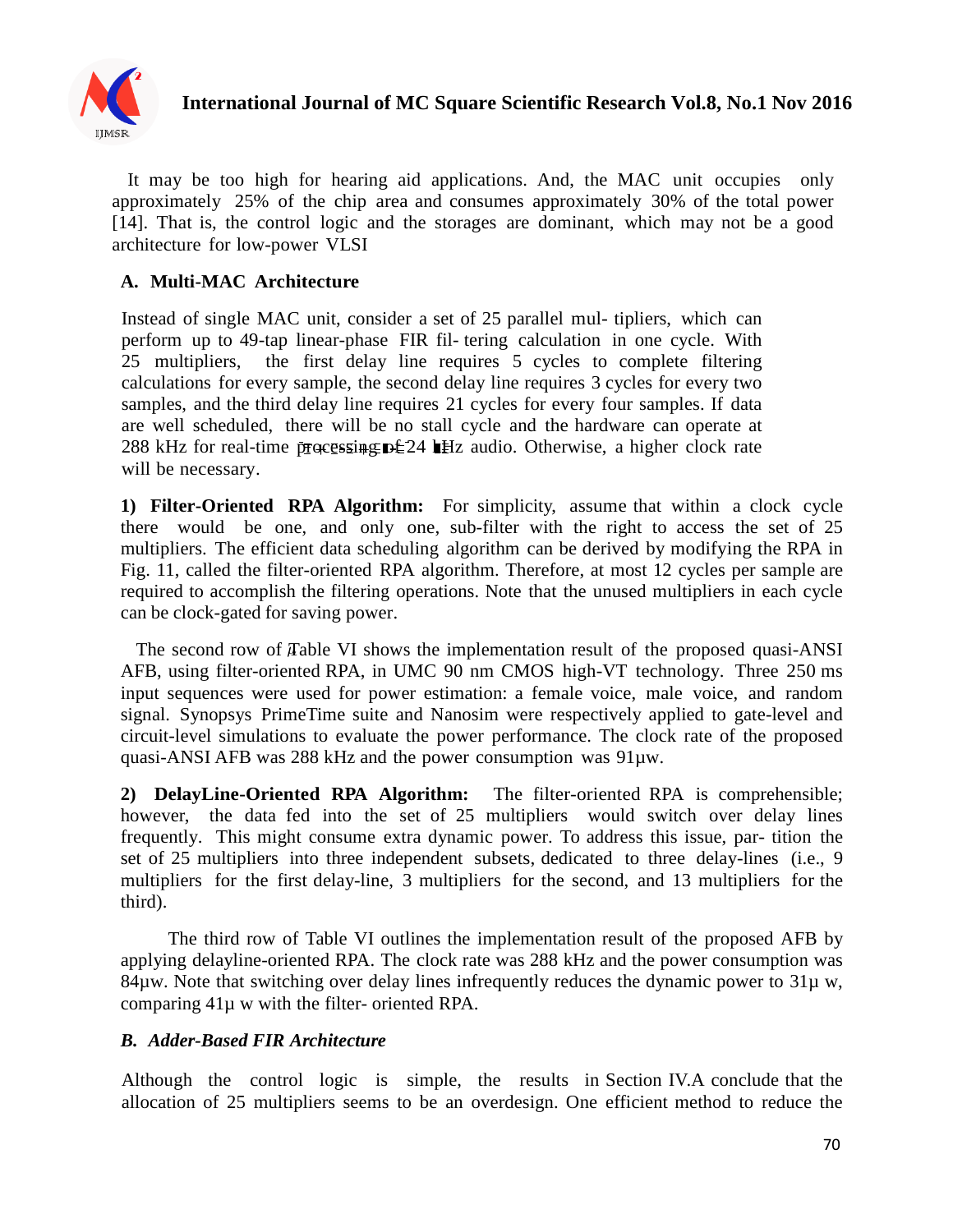

redundant operations is to apply multiple constant multipli- cations (MCMs) [28] or common sub-expression elimination (CSE) [29] method. [29] An efficient multiplierless adder-based) quantization framework for FIR filters was re- cently proposed in [30], which allows explicit tradeoffs between the hardware complexity and the quantization error to facilitate FIR filter design exploration. Simulation results reveal that the adder-based architecture saves approximately 43% redundant additions, compared with the direct implementation for each sub-filter.

To achieve the same clock rate (i.e., 288 kHz), a chain of 45 adders are allocated. The fourth row of Table VI shows the implementation results of an adder-based 18-band AFB, which consumes 137 W. Both the chip area and power consumption are significantly worse than that of multi-MAC cases. This is because that the adder-based architecture usually accompanies an extreme increase in storage elements for temporary values [27]. Despite rather limited arithmetic units, the control logic of the adder-based filter bank is overly complicated, and requires many large multiplexers. This overrides the benefit of the reduced resource usage.

For a fair comparison, we have re-implemented the result in [14] using the same CMOS technology (i.e., UMC 90 nm CMOS high-VT technology). The simulation results in Table VI show that the single-MAC architecture of  $[14]$  consumes  $102\mu$  w.

## **C. The Optimized Low-Power Architecture**

The implementation results in Table VI show that the op- timized hardware would be a compromise design consisiting of fewer, but enough, parallel multipliers, limited storage, and control logics. As described in Section III, the integral com- parison ratios regarding the multiplicative complexity for three delay-lines are approximately 3 : 1 : 4, respectively. Because of possessing the least complexity, it is necessary to allocate one MAC unit for the second delay-line to serve filtering calcula- tions. To guarantee adequate computer power preventing from stall or wait cycles, the number of MACs designated for the first and the third delay line, respectively, will be 3 and 4. With 3 multipliers, 33 cycles are required to complete filtering calcula- tions for the first delay-line. The second and the third delay-lines require 52 and 125 cycles, respectively, to complete calculations with 1 and 4 multipliers, respectively.

The system controller coordinates the data flow, according to the scheduling algorithm, and handles the input interface. The register module contains the coefficient memory and the data memory. The coefficient memory stores the 14 sub-filter coeffi- cients, while the data memory maintains 3 separate delay-lines. The filter engine contains 3 independent sets (i.e., 3, 1, and 4, respectively) of MAC units, dedicated for three delay-lines. The optimized 10 ms 18-band quasi-ANSI AFB has been implemented in UMC 90 nm CMOS high-VT standard cell li- brary. The chip has an area of approximately 33274 (2-input NAND) gates and operates at 792 kHz. For processing of 24 kHz audio, the power consumption is approximately 73 W, es- timated using three 250 ms input sequences: the female voice, male voice, and random signal.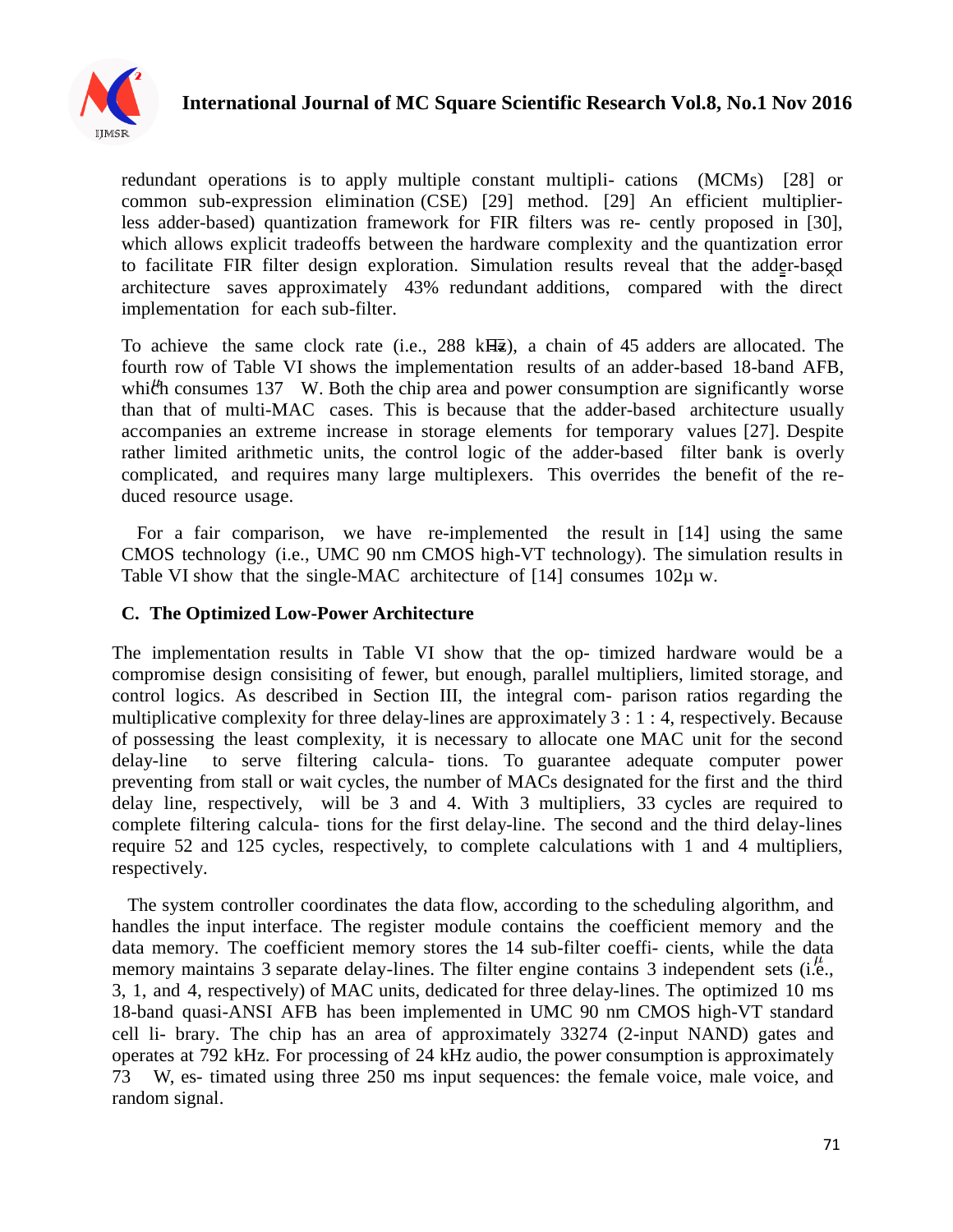

# **5. Conclusion**

This study presents a low-delay, high-performance, and low-power filter bank design for advanced digital hearing aids. The standard ANSI S1.11 1/3-octave bank is rarely adopted in hearing aids because of its high computation complexity and rather large group delay, even though it has the advantage of good match to human hearing characteristics. This study proposes a 10-ms 18-band quasi-ANSI S1.11 1/3-octave filter bank with a slight relaxation the ANSI specification. The computation complexity is 226 MACs. The storage complexity is 187 registers for delay-line, 506 coefficients, and 300 buffer registers to meet linear-phase requirements. The proposed AFB was implemented in UMC 90 nm CMOS high-VT technology, and operated at 792 kHz for real-time processing of 24 kHz audio and consumed approximately 73 W with V supply voltage. The chip can also operate at a low voltage  $(0.6 V)$  without any performance degradation. The contributions of this study include the following: (1) a systematic framework for developing more appropriate quasi-ANSI specification of filters for hearing aids that are more easily implementable and realizable, as Section II shows; (2) a thorough design space exploration method that exploits multirate and IFIR techniques to construct a VLSI architecture that significantly reduces multiplicative complexity of the filter bank without increasing the latency unduly, as described in Section III; and (3) an efficient data scheduling algorithm and appropriate hardware resource allocation for the small chip area and ultra-low power implementation of the proposed filter bank, as Section IV shows. For business considerations, the detailed specifications of modern hearing aids are beyond disclosure, and it is difficult to compare them with the proposed filter bank. Nevertheless, we believe that, if NAL-NL1 or HSE prescription formula is applied, the proposed design is superior.

# REFERENCES

- 1. H. Dillon*, Hearing Aids*. New York: Thieme Medical Publisher, 2001.
- 2. J. Katz*, Handbook of Clinical Audiology*, 5th ed. New Yorl: Lippin- cott Williams & Wilkins, 2001.
- 3. J. M. Kates*, Digital Hearing Aids*. : Plural Publishing, 2008.
- 4. D. Byrne, H. Dillon, T. Ching, R. Katsch, and G. Keidser, "NAL-NL1 procedure for fitting nonlinear hearing aids: characteristics and com- parisons with other procedures," *J. Amer. Acad. Audiol.*, vol. 12, no.
- 5. J. H. Chang, K. S. Tsai, P. C. Li, and S. T. Young, "Computer-Aided simulation of multichannel WDRC hearing aids," presented at the Proc. 17th Ann. Convention Expo Amer. Acad. Audiology, Wash- ington, DC, 2005.
- 6. C.-W. Wei *et al.*, ―A low-power mandarin-specific hearing aid chip,‖ in *Proc. IEEE Asian Solid-State Circuits Conference*, Beijing, China, 2010.
- 7. R. Brennan and T. Schneider, "A flexible filter bank structure for ex- tensive signal manipulations in digital hearing aids," in *Proc. IEEE Int. Symp. Circuits Syst.*, 1998, pp. 569– 572.